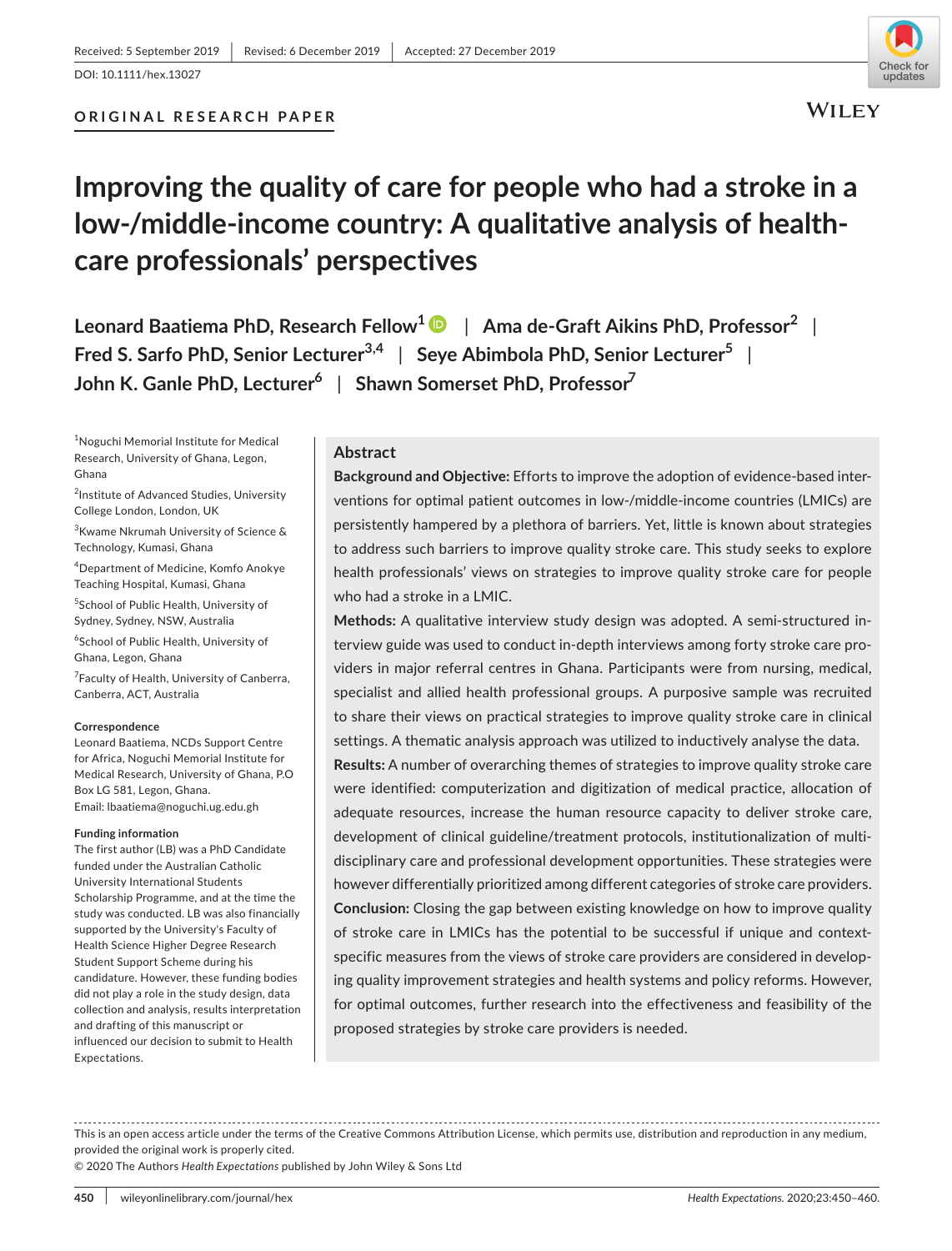#### **KEYWORDS**

evidence-based care, health policy, low-/middle-income countries, quality improvement, quality of care, strategies, stroke, stroke care

# **1** | **INTRODUCTION**

Delivery of high quality and evidence-based health care is a major imperative worldwide. Although major strides have been made in most countries with regard to developing high-quality health services towards better patient outcomes over the past two decades, major variations in health-care delivery still exist and this is quite pervasive in most health-care facilities in low-/middle-income countries (LMICs), where substandard care is provided to patients culminating in poor patient outcomes.<sup>1,2</sup> For example, it is estimated that up to 8.4 million deaths are recorded annually in LMICs as a result of compromised quality of care.<sup>2</sup> Within the context of stroke care, a paradoxical situation exists where delivery of quality and evidence-based care for optimal patient outcomes is relatively limited and poor in LMICs compared to high-income countries (HICs), although about 80% of the entire global burden of stroke is reported from LMICs.<sup>3</sup> This burden has been largely attributed to the poor quality of care delivered in those settings and the low uptake of evidence-based practice. $4-7$  Findings from the recent INTERSTROKE study further underscore the poor and limited access to optimal stroke care, leading to poor patient outcomes in LMICs.<sup>8</sup>

Similar to other resource-poor regions, recent research indicates access and delivery of quality and evidence-based stroke care in Africa is limited and often poor. $^{3,4,8\text{-}10}$  Studies in Ghana, $^5$  Senegal  $^6$ and Congo <sup>7</sup> further exemplify the limited nature of access to quality and evidence-based stroke care in LMICs. Efforts to improve uptake of better stroke care interventions to ensure optimal patient outcomes in resource-poor settings have been persistently hampered by a range of barriers such as lack of skilled health personnel, patients' lack of funds to meet health-care costs and inadequate health infrastructure.<sup>4,11,12</sup> In LMICs, health systems are often fragmented and underfunded, and there are rarely organized stroke care services.<sup>13</sup> Compared to HICs,<sup>14</sup> quality improvement initiatives for stroke care are rare in LMICs. Efforts to develop interventions and inform relevant policy to improve quality stroke care in LMICs are often obstructed by limited contextualized evidence, a situation occasioned by the fact that most of the studies with insights on improving quality of stroke care are reported from HICs.<sup>15,16</sup>

There is consequently a significant deficit in our understanding of practical and contextually rich insights from stroke care providers on strategies to closing the current widened knowledge-practice gap in stroke care for improved outcomes in LMICs. To gain better understanding of how to improve the current level of care provided to people who had a stroke, it is critical to gain insights about what it takes to improve the quality of stroke care at the clinical interface. Importantly, being direct care providers for people who had a stroke, and practically involved in almost every aspect of the care continuum within the organizational context of clinical care, perspectives and experiences of health practitioners on practical strategies to

improve quality delivery of stroke care are essential. To this end, insights from stroke care providers have the potential to inform relevant policy and quality improvement initiatives for stroke care with more pronounced and sustainable clinical effects.

# **2** | **MATERIALS AND METHODS**

#### **2.1** | **Aim**

This study aims to offer insights on clinically relevant strategies to improving quality of stroke care in LMICs through a qualitative analysis of stroke care providers' recommended strategies, preferences, and expectations to policy makers and health managers regarding quality improvement efforts for stroke care.

#### **2.2** | **Study design**

This study forms part of larger qualitative in-depth semi-structured interviews conducted over a six-month period (November 2015-April 2016) to examine the knowledge-practice gap in providing evidence-based care for people who had a stroke in Ghana. The study was conducted in six major referral centres in Ghana. These comprised three tertiary-teaching and three regional hospitals drawn from the northern, middle and southern belts of Ghana. These sites were purposively selected to account for the different geographical and socio-economic contexts across Ghana. Where applicable, the study followed the Consolidated Criteria for Reporting Qualitative Research (COREQ) checklist for reporting qualitative research.<sup>17</sup>

### **2.3** | **Participants**

Forty acute stroke care professionals, comprising nursing, medical, physician specialists and allied health, were recruited into the study (see Table 1). Participants were drawn from these various professional backgrounds and clinical settings to ensure rich and diversified insights. They were each chosen because they play a key role in delivering stroke care and have made decisions or played supervisory roles in relation to the delivery of stroke care.

# **2.4** | **Recruitment and sampling**

Participant recruitment was conducted based on a standard protocol for recruiting participants for research in Ghanaian hospital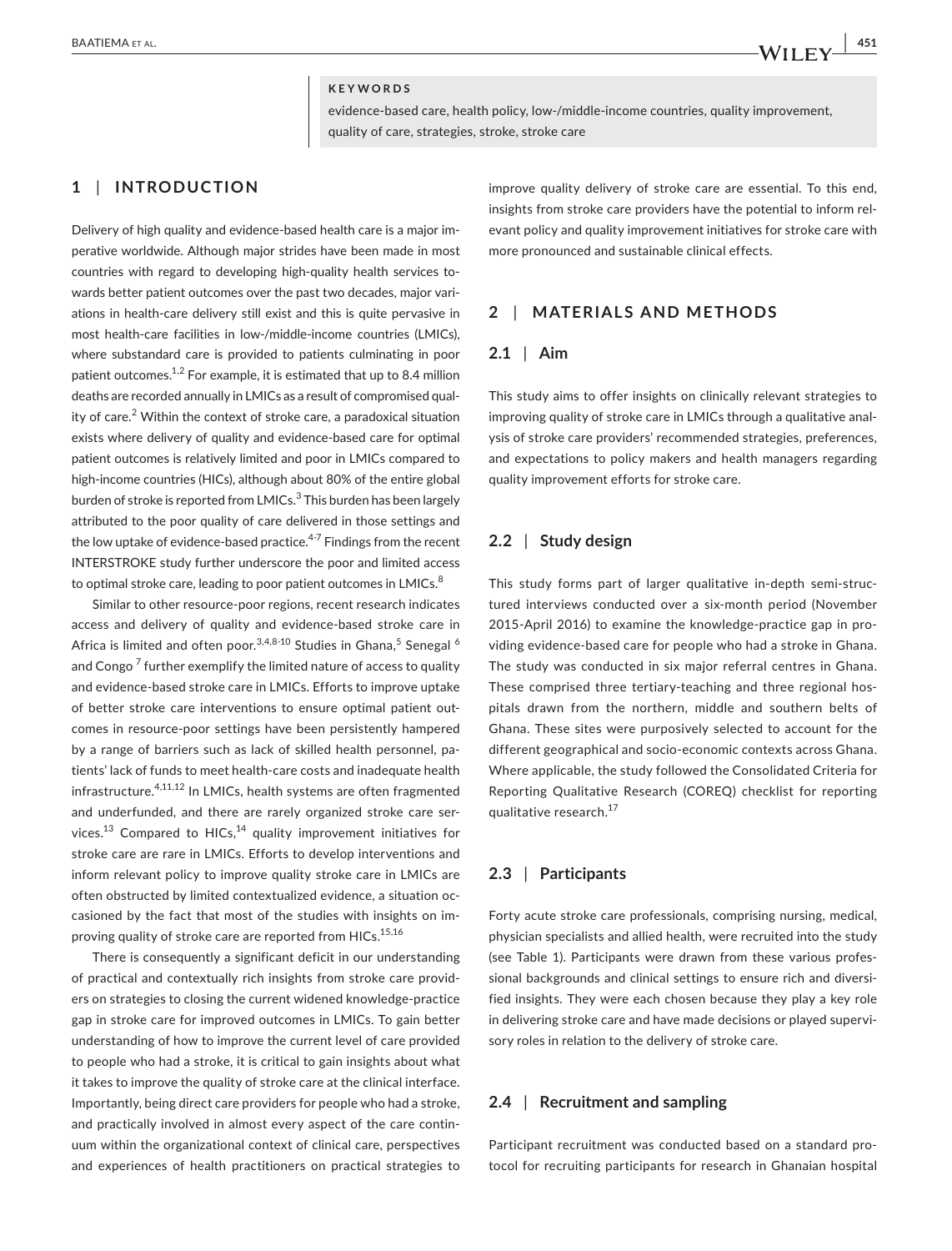**TABLE 1** Demographic information of study participants  $(N = 40)$ 

| <b>Number</b>                    | N              | Percentage (%) |
|----------------------------------|----------------|----------------|
| Sex                              |                |                |
| Male                             | 17             | 42.5           |
| Female                           | 23             | 57.5           |
| Age                              |                |                |
| $25 - 35$                        | 7              | 17.5           |
| $36 - 45$                        | 21             | 52.5           |
| $46 - 55$                        | 9              | 22.5           |
| $56+$                            | 3              | 7.5            |
| Years of professional experience |                |                |
| $2 - 5$                          | 8              | 20             |
| $6 - 9$                          | 17             | 42.5           |
| $10 - 15$                        | 12             | 30             |
| $15 - 20$                        | 3              | 7.5            |
| Professional background          |                |                |
| Nurse                            | 20             | 50             |
| Neurologist consultant           | $\mathbf{1}$   | 2.5            |
| Neurologist                      | 1              | 2.5            |
| Emergency physician specialist   | $\mathbf{1}$   | 2.5            |
| Medical officer/physician        | 9              | 22.5           |
| Clinical psychologist            | $\mathfrak{D}$ | 5              |
| Physiotherapist                  | 5              | 12.5           |
| Dietitian                        | $\mathbf{1}$   | 2.5            |

settings. Formal invitation letters, ethics clearance letters and study information sheets were sent to all study sites for approval either by the hospital administrators, heads of units and departments as appropriate prior to actual recruitment and conduct of the interviews. The study employed a mixed sampling approach. First, a maximum variation principle guided the sampling process to ensure recruited participants had diverse clinical experiences, sex, age group, years of working experience, different professional ranks and covering a range of schedules/roles in the stroke care continuum. Second, with the help of the hospital administrators or unit heads, a purposive sampling technique was utilized to recruit health-care professionals who were directly involved or had expertize in the provision of acute stroke care. Prospective study participants were briefed about the study, and interviews were then scheduled for those who consented to participate in the study. Interviews were conducted until theoretical data saturation was reached, a point where no new information emerged from subsequent interviews.

## **2.5** | **Data collection**

Semi-structured, face-to-face in-depth interviews were conducted in English by the first author. Interviewing took place in various settings including consulting rooms, hospital wards and conference

rooms. An interview guide was designed and used to facilitate the conduct of interviews. The interview guide was open-ended in nature with follow-up prompts to seek clarity or gather further insights from participants. The interview guide was designed based on review of relevant literature. Also, a number of stakeholders including carers of people living with a stroke and stroke care experts were consulted and their views incorporated in developing the content of the interview guide. The interview guide was later pre-tested prior to the data collection and still further refined iteratively during the data collection process to ensure questions were appropriately framed, robust and had the flow to elicit adequate and appropriate responses. The interview guide principally solicited the views of stroke care professionals on practical and innovative strategies to improve quality of acute stroke care.

Participants were not known to the researchers prior to the study though it is likely some may be familiar with the first and second authors given their previous work in some of the study sites. Overall, each interview lasted about 50 minutes. Interviews were audio-recorded alongside handwritten field notes.

## **2.6** | **Data analysis**

All interviews were audio-recorded, transcribed verbatim by professional transcribers and anonymized. A thematic content analysis was consequently undertaken, $^{18}$  using an inductive analytical approach where themes were generated based on recurrence and not on a prior framework. The first author (LB) read and re-read all transcripts on a line-by-line basis to establish familiarity with the content of the interviews based on the grounded theory principle.<sup>19</sup> Five transcripts were first coded, and a coding framework was developed and subsequently applied to all transcripts after reading several transcripts to ensure transparency and systematic coding of the interview transcripts. The coding process was aided by the NVIVO 10.0 (QSR International) program software. The framework was revised iteratively to ensure all relevant information was reported. All codes across the interviews were consolidated into key thematic categories related to strategies to improve acute stroke care. Patterns of codes from different participants were compared to establish similarities and differences. A second author (AdGA) cross-coded a sample of transcripts independently to establish reliability. A draft of the resulting categories according to the key themes and interpretations was reviewed by two other authors (AdGA and SS). Interview quotes from participants were used to illustrate or support key study findings and to highlight some underlying themes of participant perspectives.

# **3** | **RESULTS**

# **3.1** | **Basic participants' characteristics**

Overall, a total of forty<sup>20</sup> participants were interviewed, and their basic characteristics are shown in Table 1 below.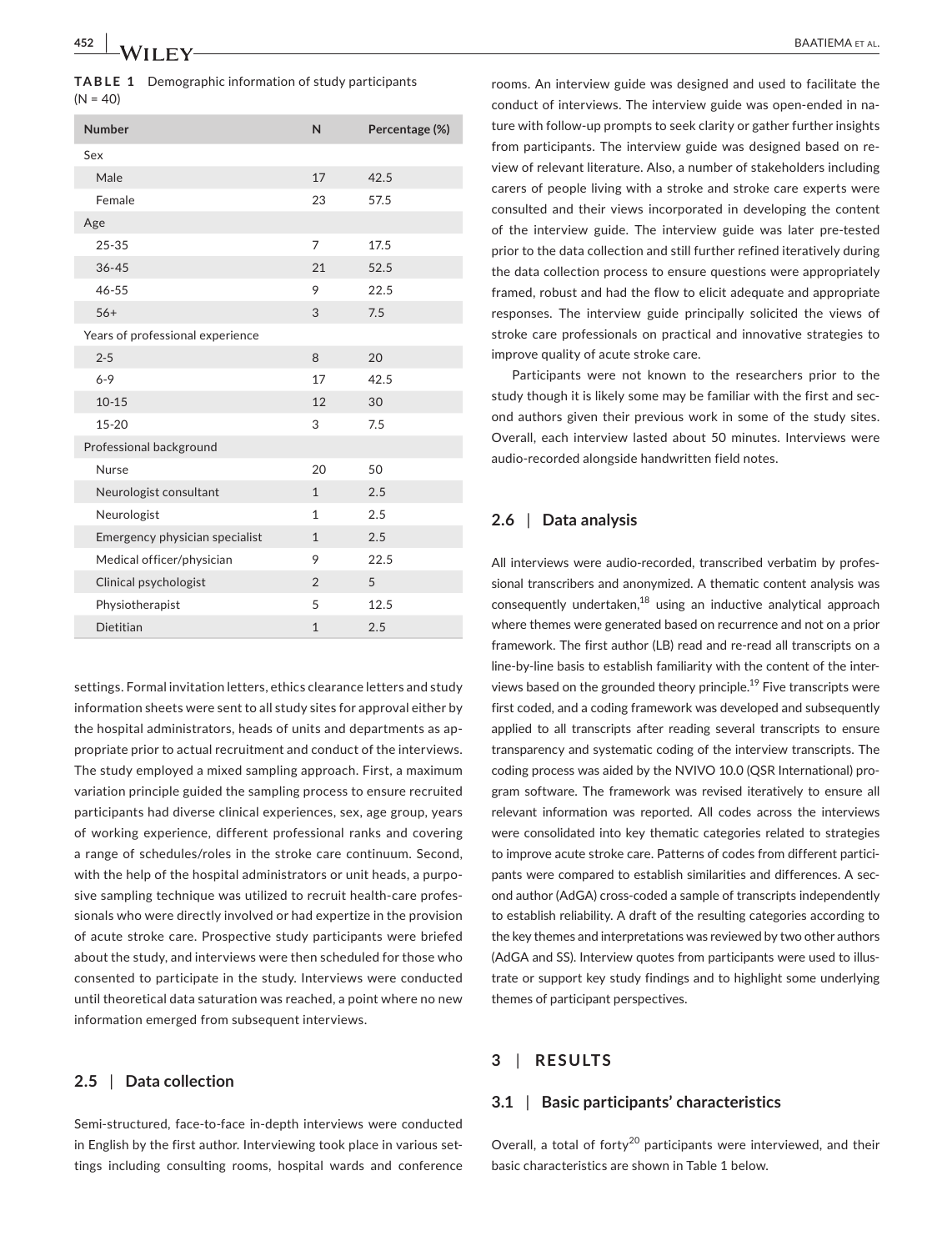

## **3.2** | **Strategies for improving quality of stroke care**

Participants proffered a wide range of strategies to support efforts towards optimization of acute stroke care in the study settings. Seven overarching thematic strategies emerged from participant narratives (see Figure 1).

# **3.3** | **Adequate allocation of medical logistics and infrastructure**

This theme was consistently emphasized by stroke care professionals. Participants attributed the inconsistency, variations and poor nature of care to limited or an apparent lack of medical logistics and consumables. For instance, essential equipment such as blood pressure monitors and electrocardiograph machines were either not available, of poor quality, or worn out. A participant bemoaned the state of limited medical equipment which often compromise delivery of quality stroke care.

> *Sometimes when the emergency ward is full, you can come here and find a suspected person with a stroke sitting on the wheel chair, there is no place, or a people who had a stroke comes in and urgently requires oxygen, but other people are on oxygen and you cannot say that let me take patient A oxygen and give to patient B, so*

*in order to meet recommended treatment guidelines to ensure optimal clinical outcomes, there is the need to ensure adequate supply of resources to ensure quality services to patient care.* 

*(Nurse, Participant 11).*

Some participants (nurses) noted that the inadequacy or complete absence of such resources inevitably affected fidelity to standard treatment practice and procedures. Frequent stock-outs of essential medical consumables were reported to lead to patients being required to purchase such consumables on their own, which sometimes results in pronounced delays in treatment or increased length of stay. Limited or lack of patient monitoring for bedsores was reported to increase risk of pressure injuries or sores, thus affecting the quality of care provided, overall. Participants suggested that such health system deficiencies and shortages could be addressed with increased political commitment to health care. Some suggested the private sector and philanthropists could play a key role in augmenting the efforts of government to ensure adequate supply of medical resources.

## **3.4** | **Human resources**

Human resources, both in terms of numbers and quality of staff, was discussed and recommended extensively by participants. However, there was some divergence in views, with most of the medical doctors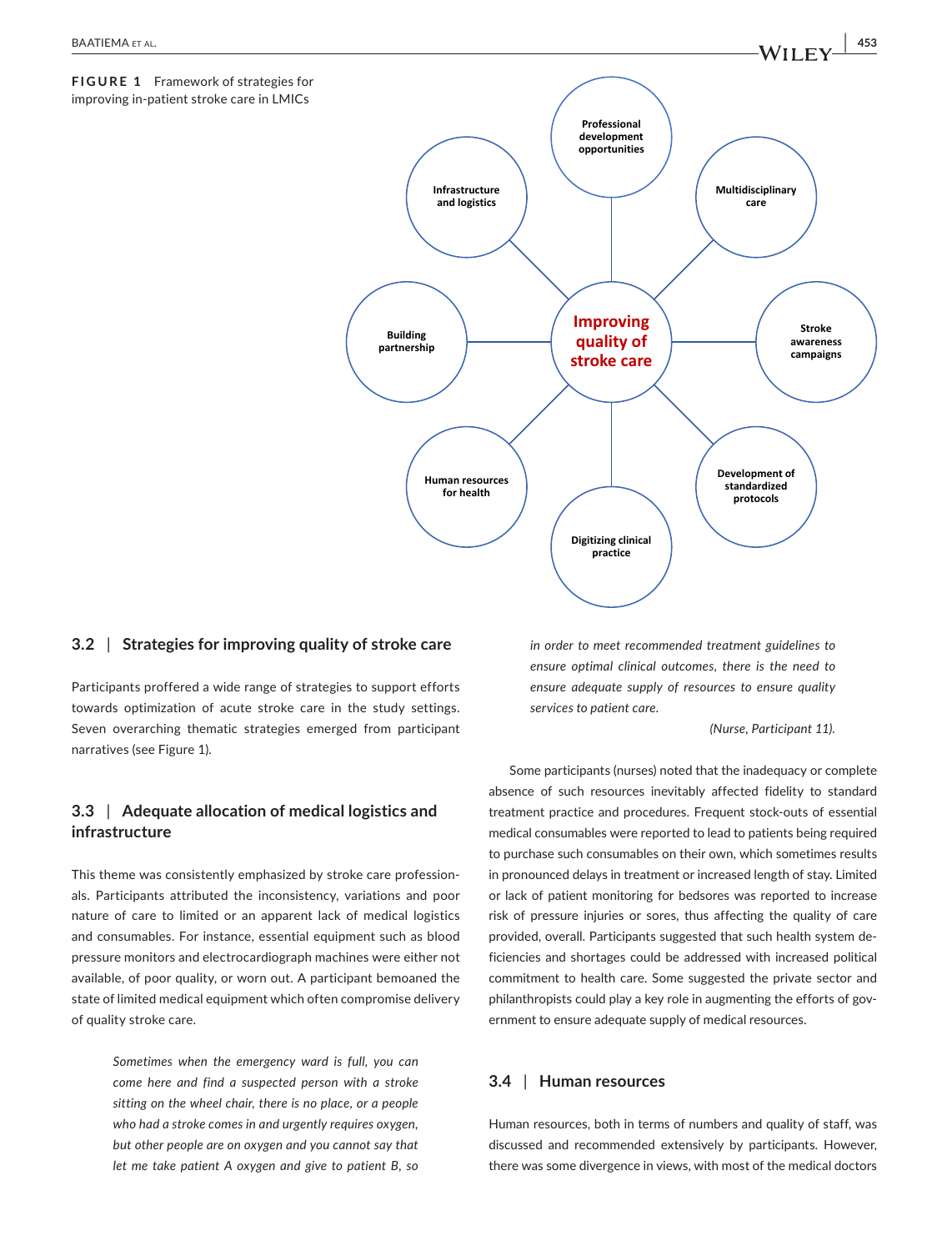(physicians) tending to suggest high-quality human resource capacity, whereas others focussed more on staff numbers. They believed access to adequate and sufficiently motivated staff is more critical since to them the training to improve their competence and skills could later be tackled. This according to them could take the form of better remunerational packages, reward systems and scholarship opportunities for career development in stroke care Most of the participants also expressed enthusiasm in providing quality stroke care but this according to them was often undermined by the limited number of staff available resulting in increased workload, stress and fatigue. In terms of how to improve the current acute shortages in health workforce, participants proposed both the private and public sectors could play a role, especially in recruiting and training more health staff in stroke care. The introduction of sub-specialties in stroke care in health training institutions may also help address the problem. All these could be achieved through increased government allocation for the recruitment and training of health-care professionals on stroke care as poignantly expressed by one participant in the study.

> *Increased in staff supply will help address the deficit in human resource capacity for stroke care especially specialists with the requisite skills to provide or supervise the delivery of care to people who had a stroke. This will help reduce the current workloads and ensure staff have ample space and expertise to deliver adequate and appropriate care*

> > *(Medical Officer, Respondent 3)*

Medical doctors mostly from the middle and northern belts of the study sites expressed critical views about the inequity and unfairness in the distribution of health-care providers in Ghana. Participants suggested the need for equitable distribution since they believe most health staff were concentrated in the urban cities of Ghana. They opined government needed to adopt pragmatic measures to tackle this issue through a quota system to ensure every health facility has the requisite specialist staff to provide optimal and quality stroke care.

> *Our human resource problem in Ghana is a problem of inequitable distribution of healthcare providers. It is as simple as that and yet there is lack of political will to fix this problem.*

> > *(Medical Officer, Respondent 2)*

# **3.5** | **Development of standardized protocols**

The need for protocols, flow charts or stroke treatment algorithms to guide the continuum of care for people who had a stroke was suggested by participants with three forms of standardized protocols emerging. A protocol or clinical guideline for treatment and management of diagnosed stroke was a predominant theme suggested to improve care. Accordingly, clinical guidelines and protocols for

stroke care were reported to be essentially non-existent and this constrains efforts to provide quality of care and as well as undercutting efforts to adhere to evidence-based treatment guidelines, resulting in variations and inconsistencies in the delivery of care.

> *Without treatment guidelines, there is no or little direction and consistency in the care we provide, especially when there is no specialist or senior colleague to guide the care we provide…*

#### *(Nurse, Respondent 17)*

The second was a protocol to guide referral of people who had a stroke. According to participants, this is needed to ensure patients are referred to the appropriate point of care or health facility at the onset of stroke:

> *Because there are no existing referral protocols, the patient will go to a clinic, the clinic will admit them before later making referral. Even though the patient attended a health facility, was that health facility the right place for the person to have gone? They went there, and they could not handle it and they are now bringing it, and most of the times these clinics will call to notify about a referral case only when the conditions are deteriorating and because they don't want mortalities recorded in their facilities, they will just call in to inform us they are referring a patient to our facility*

> > *(Nurse, Respondent 7)*

Medication dispensary protocol was also highly recommended by nurses given the considerable delays they face at the hospital pharmacies or drug dispensary points. Family members join long queues to purchase medications following prescription by a medical doctor. Since most hospitals adopt a "first come, first serve policy", they often overlook family members with patients in critical conditions such as a stroke, and delays in accessing drugs potentially worsen the health outcomes of patients.

> *You go there, and you see a long queue, and everybody is in a hurry, nobody knows which one is an emergency case. At least if there was an existing protocol or policy to ensure particular patients require immediate attention should always be prioritized and served upon arrival. Better still, I think provisions should be made to ensure mini dispensary points are located in every ward (Nurse, Respondent 31)*

# **3.6** | **Computerization and digitization of medical practice**

With difficulties in tracing patient records, medical history and delays in transferring records from one unit/division of care to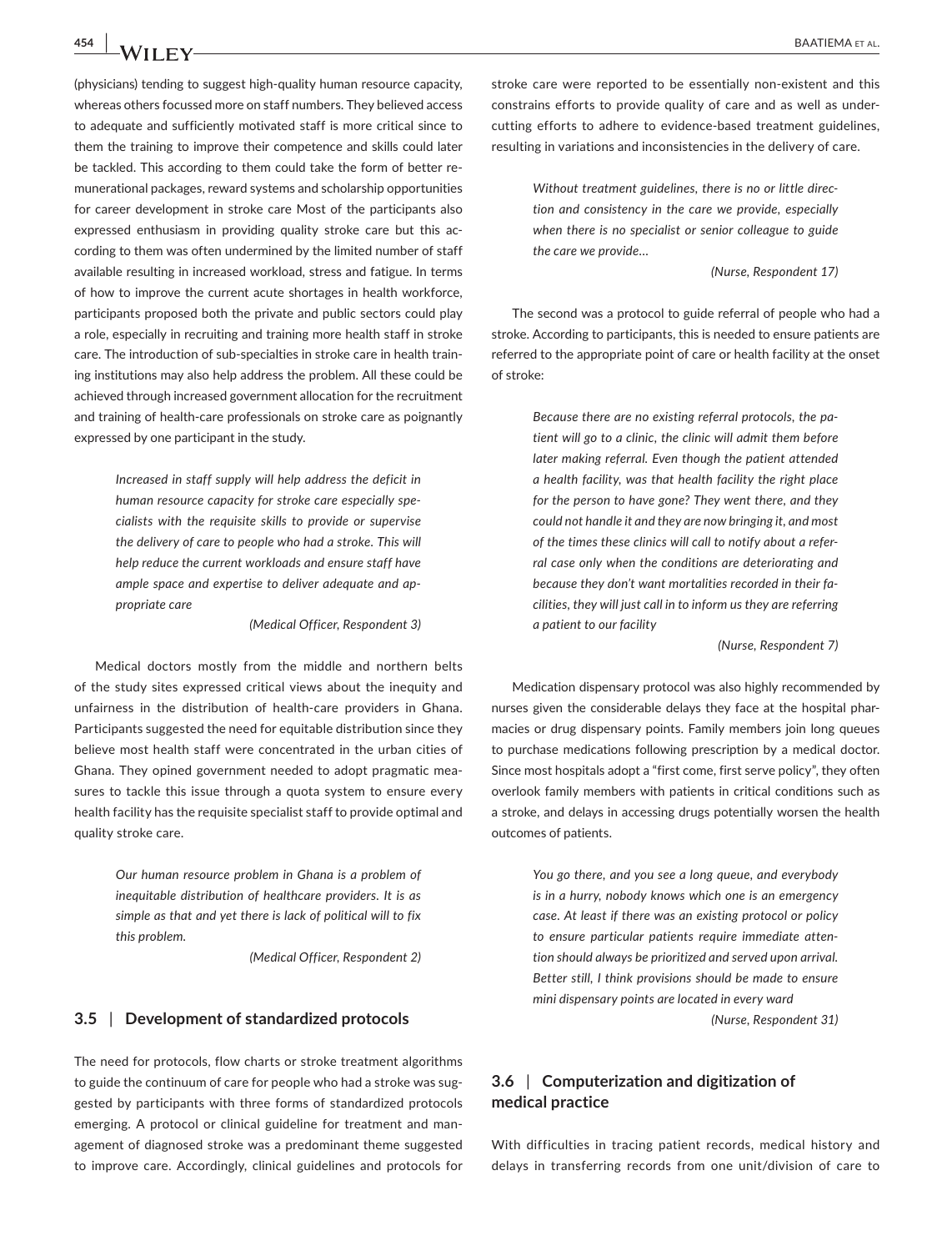the other, majority of the participants recommended the need to computerize all relevant medical records. In their view, this has the potential to minimize significant delays in the treatment of acute stroke care where time is critical in the continuum of care. Some care providers, mostly nurses, believed this would facilitate speedy review of medical histories and subsequently support appropriate design of care and discharge plans. They also indicated that adequate capacity building and training workshops to enable them use technology to advance their clinical practice should be prioritized.

> *Electronic medical records should be introduced to ensure speedy access to accurate patient records. I am aware of other contexts in Ghana where clinical practice has been digitised to make it possible for patients' information to be shared between departments or units among health professionals within seconds. This should be standardised in all clinical settings in Ghana in order to minimise delays in clinical decision making and potentially longer waiting times for patients will be minimised*

> > *(Medical Officer, Respondent 22)*

A few participants however expressed reservations about the underdeveloped nature of existing medical technology and Internet connectivity services. Accordingly, this has the tendency to delay delivery of care in the event of a total blackout or Internet connectivity problems. Some were apprehensive, noting that any loss of patient electronic information without any form of backup will have dire consequences for patient care.

> *Yes, but you know applying technology in medical practice is yet to be developed in this part of the world despite considerable boom in technological advancement globally. Internet connection and power supply is erratic in this part of the world, and this doesn't support digitization of medical practice in this part of the world (Physiotherapist, Respondent 15)*

## **3.7** | **Stroke awareness campaigns**

Most participants interviewed agreed there was a need for public health campaigns to create awareness on early symptoms and signs of a stroke which was observed to be quite poor. They intimated that the majority of Ghanaians are not able to identify early stroke signs and are unsure about immediate steps to take following early signs and symptoms of a suspected stroke. This according to them could be a plausible cause of patient delays in seeking care following stroke onset with most presenting late at emergency departments.

> *Public awareness on early stroke signs and symptoms is very poor. Most of the patients and their relatives who*

*came in here were unaware it was a stroke, so public awareness and education programmes for the public to know some early stroke signs and symptoms will be helpful.* 

*(Medical Officer, Respondent 5)*

Despite consensus among participants on the need to intensify public awareness on early stroke signs and the need to seek medical attention, participants were divided as to the form or strategy this campaign should take. Some recommended channels such as television and radio, and other participants were of the view that stroke awareness campaigns should take the form of community-based activities such as durbars, plays, or using outreach programmes. Others suggested a combination of social media, traditional media and use of community durbars to create such awareness at the population level.

On the suggestion of using community-based durbars and drama, one participant noted:

> *Due to low literacy among many rural community members, awareness creation on early stroke signs should rather take the form of contextually-relevant campaigns in their own settings, language, and vocabulary. This will have more impact than rolling out a one-size-fits all media campaign…*

> > *(Nurse, Respondent 35)*

Although not a widely expressed view, a cross-section of participants opined a key point in relation to rolling out public education events on early stroke signs and symptoms. Accordingly, public awareness campaigns on the early signs and symptoms of stroke could be mainstreamed into the health-care system where healthcare professionals are required to undertake targeted public education on stroke during consultancy, in-patient care or out-patient visits for people with high risk of stroke. This was strongly emphasized by participants as a short-term measure in light of the lack of government support for public education for stroke.

#### **3.8** | **Institutionalize multidisciplinary care team**

A key feature of evidence-based stroke care is the delivery of care by a multidisciplinary team care. Unsurprising, a consensus emerged among participants especially the allied health staff about the need to institutionalize this approach, which is currently lacking in how care is delivered to people who had a stroke. As a result, most of the allied health professionals suggested a need to ensure adequate measures to ensure care is provided by a multidisciplinary team. Participants emphasized the need for care plans, especially discharge care plans, to be developed by a multidisciplinary team. The commentary below encapsulates a view underscoring why delivery of care to people who had a stroke should be multidisciplinary: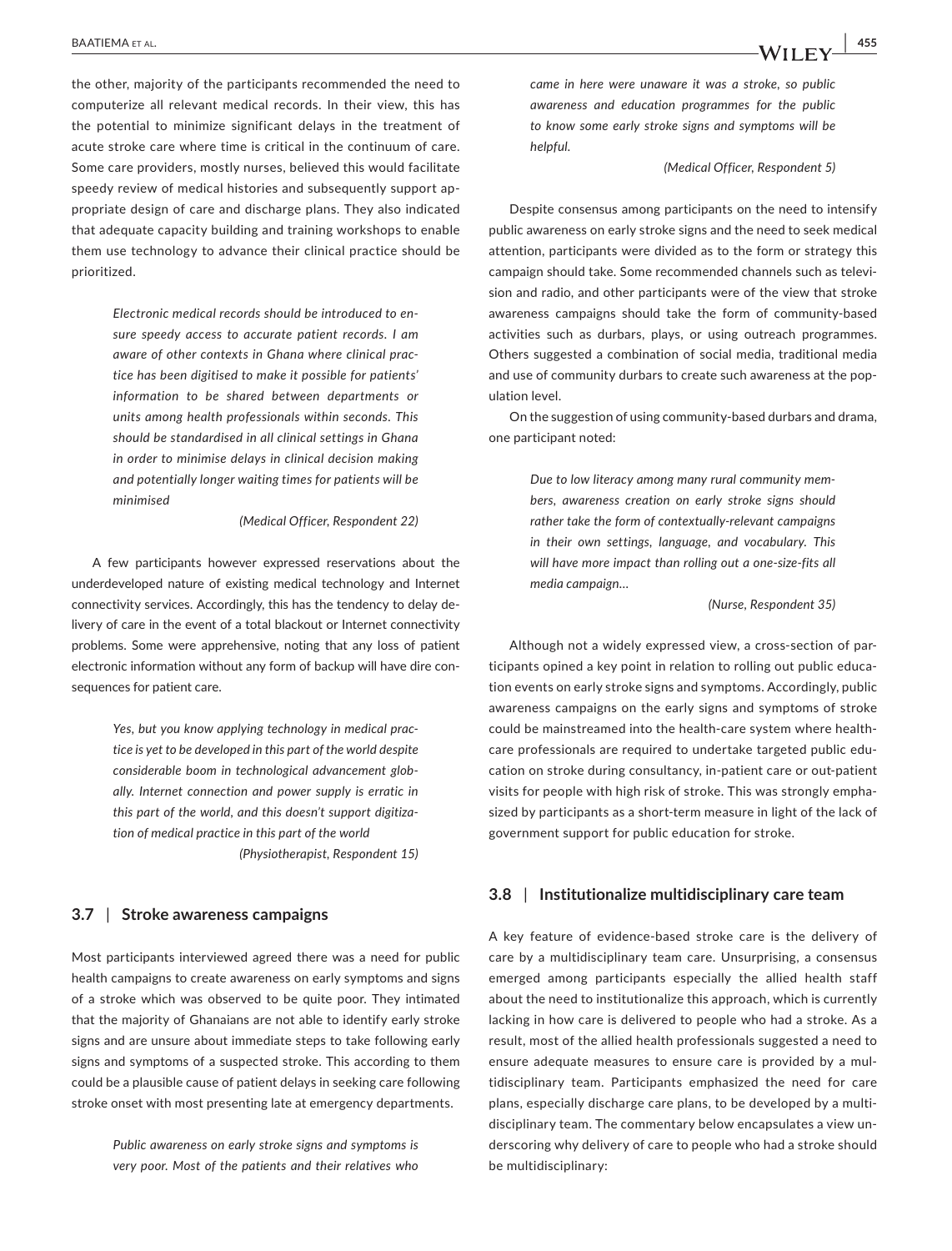*The challenge that still remains is the fact that a patient could even be discharged before your general rounds, ……… so you go there and maybe there was a patient you attended to the previous day and when you get there the patient is discharged so you missed out on that patient. It is possible the patient will get home after discharge and continue on a diet which may not inure to her/his benefits, and in no time, the patient is on admission again with a similar or exacerbated condition* 

*(Dietitian, Respondent 12)*

Some participants were of the view that though such teams existed in their hospitals, they are not operationalized, do not hold regular meetings and rarely provide care as a multidisciplinary team. Regular multidisciplinary team meetings were emphasized for facilities where such teams existed and were functional. The accounts of a participant summarized this point:

> *I think it is important we meet as a team from the various units. Such team meetings should not be considered as a fault-finding meeting as this may discourage attendance. It should be a platform for all to attend, bring out the problems they face in providing care and solutions sought to improve patient care.*

> > *(Nurse, Respondent 29)*

In line with this, one participant recommended the need to exploit available technological tools by creating e-platforms such as WhatsApp to promote collaborative or multidisciplinary care.

> *The physiotherapy department has shared with our unit in charge (head) a WhatsApp number so when a person with a suspected stroke is admitted into our ward or any patient requiring the services of a physiotherapist, we just WhatsApp them, provide the name of the ward, the patient bed number, his/her name and then they come promptly to attend to the patient. This should be encouraged and extended to other units within the hospital (Physiotherapist, Respondent 19)*

# **3.9** | **Professional development and training opportunities**

Emphasizing limited knowledge and competence in providing quality care for people who had a stroke, most participants recommended uninhibited access to professional development and training programmes for health professionals who provide care for stroke and other NCDs. They regard this as a career development incentive and acknowledged that although professional training programmes are sometimes organized, they often lack financial support to participate in such training workshops. A recommendation was made for budgetary allocation to sponsor health-care providers. Opportunities for

relevant conference and workshop attendance would ensure stroke care providers are current with the latest clinical guidelines.

> *The sponsorship bit is essential because most of the refresher training workshops or continuing education in any professional course or field is expensive in recent times and so we will need financial support from government and hospital management to develop our profession further*

> > *(Nurse, Respondent 40)*

Another had this to say:

*I need it, because sometimes when you are on duty, and some stroke cases arrive, then I realised I've forgotten some basic procedures, because I left the classroom for a very long time* 

*(Nurse, Respondent 16)*

Others were of the view that opportunities for refresher and professional development workshops would ensure currency with contemporary clinical guidelines for stroke and other chronic conditions. In their views, such opportunities would enable them to learn more about current best practices and new strategies to achieving best clinical outcomes for patients. Related to this is internal staff education and training, which could be arranged during monthly departmental meetings. This was viewed as a cost-effective way to improve knowledge and skills in quality stroke care delivery.

# **3.10** | **Building partnerships for stroke care improvement**

The analysis also found that building partnership across disciplines, within and outside hospitals, including outside the country, featured prominently as a key strategy to improve the quality of stroke care. Participants, mostly medical doctors, indicated a need for care improvement partnerships or collaborations to make it possible to train staff on the provision of stroke care. In their view, such partnerships should be supported by the state, especially senior health managers and policy makers by actively exploring and sponsoring such partnerships. These partnerships should support specialists from other well-developed health systems to visit and share skills, experiences and knowledge on stroke treatment and management.

> *I think government and our policy makers should begin to prioritise support for partnership building between hospitals and health professionals to improve care. This is definitely a cost-effective measure to improve care and safe lives. Specialist in teaching hospitals with well-established stroke care systems should be able to train staff from health facilities with less developed stroke care*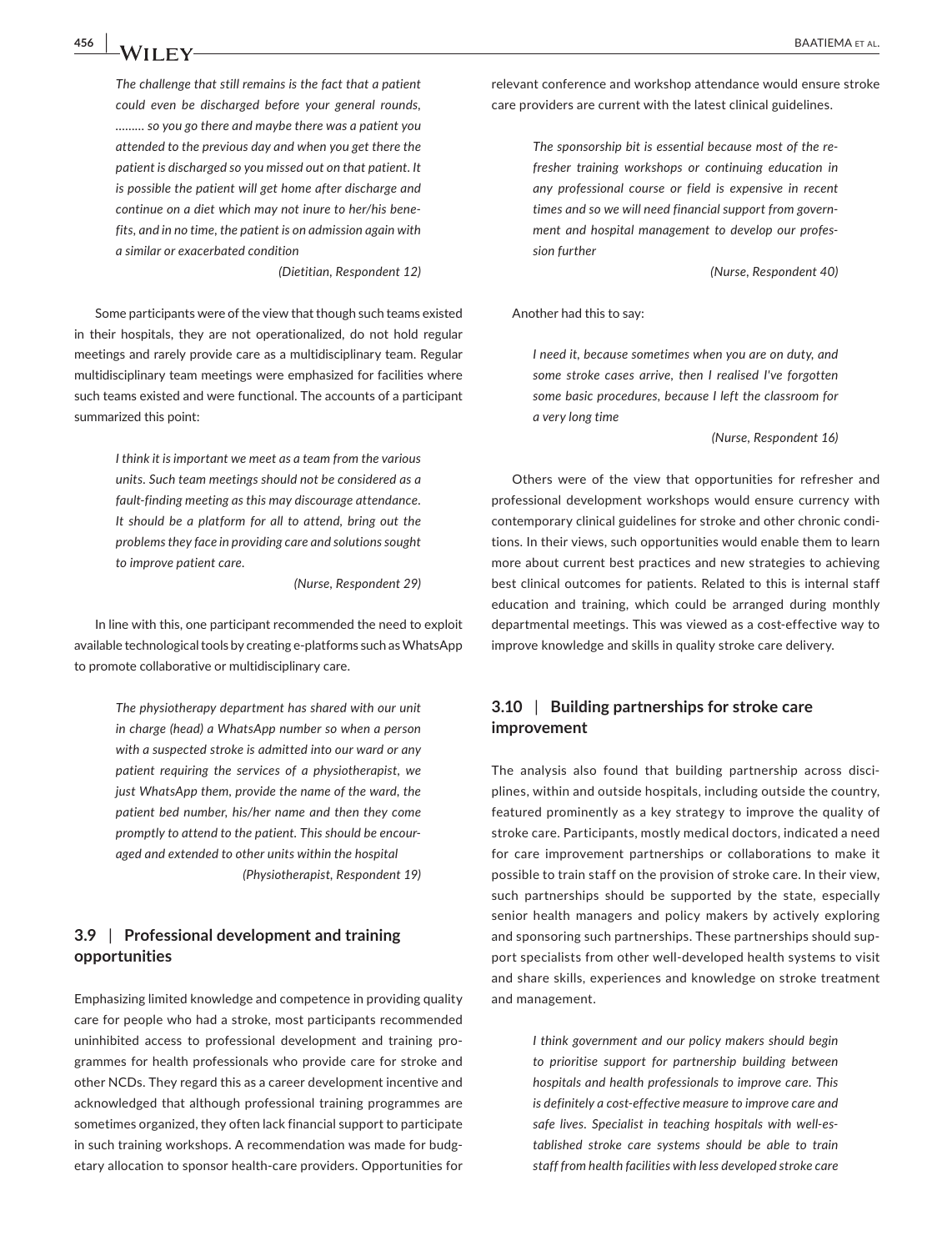*systems. Exchange learning visits should be made possible as this could make a significant difference in saving or improving lives of people who had a stroke (Medical Officer, Respondent 8)*

Other participants stressed the need for partnerships across countries especially linking countries with established stroke care systems and those with less developed systems of care.

> *The opportunity to host stroke care specialists from well-developed stroke care systems of the developed world or even support local staff to travel there to understudy how stroke care is provided will offer fresh perspectives to staff, offer new skills, information and ideas on how to manage stroke will be worthwhile*

> > *(Medical Officer, Respondent 18)*

In summary, a diversity of views from different stroke care professional was expressed in relation to providing optimal patient care. Whilst some views were associated with specific categories of stroke care professionals, most of the recommended strategies were held by most or all participants to be essential.

## **4** | **DISCUSSION**

To our knowledge, the present study is about the first to report the views and perspectives of stroke care professionals on strategies to improve the quality of acute stroke care in low-/middle-income clinical settings. Overall, stroke care professionals recommended seven contextually and clinically practical strategies to improve quality of acute stroke care. The findings also highlighted a diversity of perspectives on strategies to improving quality stroke care, reflecting the broad range of health-care professionals implicated in optimal care. Among the strategies underscored by participants are the need for provision of adequate medical infrastructure and logistics, computerizing clinical practice, development of standardized clinical guidelines to direct delivery of care, promote multidisciplinary team care. The rest relate to support for staff professional development, public awareness campaigns on early signs and symptoms of stroke, partnership-building to improve stroke care.

Overall, the proffered strategies respond to recent recommendations by the Lancet Neurology Commission on the need to have locally based measures to effectively tackle the growing burden of stroke in  $LMICS<sup>21</sup>$  These findings largely corroborate previous scholarship on increasing the quality of care in other contexts. First, knowledge exchange and partnerships between low-/middle-income countries and high-income countries has emerged as a key global health strategy to build resources for health crises currently experienced in most countries with underdeveloped health systems.<sup>22-24</sup> Such collaborations are recommended as a strategy to promote the development of clinical skills especially among workers in less developed health-care systems from LMICs. The current sustainable development goals have placed further importance on this as a measure to build capacity in global health. Thus, the finding in relation to fostering partnerships and collaborations to improve stroke care corroborates international best practice measures to improve care, especially in LIMCs where health-care capacity is often weak and limited in scope and quality. Within the context of stroke care, there is evidence of a previous partnership between a team from the UK and their Ghanaian counterparts (Wessex-Ghana Stroke Partnership) which sought to build capacity of stroke care professional in stroke care.<sup>25</sup> This partnership has since led to stroke care professionals benefiting from professional capacity building opportunities on stroke care (eg, managing continence, discharge planning, improving mood, functional independence and swallowing) and overall improvement in the health-care systems for stroke care in the beneficiary health facilities. Evidence from South Africa also suggests a similar arrangement appears to show promise.<sup>26</sup> A review also corroborates the present findings on the need to establish partnerships to improve care. The review highlights that beneficiaries of such exchange or partnership programmes benefit both personally and professionally where skills from such collaborations are often applied to improve patients outcomes.<sup>27</sup>

Participants also emphasized the need for competency-based training in acute stroke care through professional development and training opportunities, particularly in areas such as diagnostic algorithms for stroke, including the use of stroke scales, and other treatment protocols. Studies in HICs underscore this as part of measures to improve stroke care. For instance, the USA has prioritized training on stroke care for staff in delivering evidence-based care for optimal patient outcomes. $14,28$  Besides stroke care, advocacy for competency-based refresher training for staff have increasingly been recognized as an essential tenet of efforts to strengthen the health-care system and improve the quality of care provided to patients in LMICs. $^{29}$  Hence, the suggestion by participants for professional development and competency-based training workshops is an imperative.

A key strategy to improving quality of stroke care is ensuring adequate resources to support the delivery of care. Access to medical logistics and infrastructure in LMICs is often limited, and this has been previously recognized to be a persistent issue. $11,12,30$ The findings from this study aligns with these previous studies on the need to ensure adequate provision of medical consumables and infrastructure such as neurosurgical services, neuroimaging and laboratory services to support stroke care. Previous literature shows that human resources for health crisis has persisted in LMICs over the past decades despite modest gains made to tackle this through expanded competency-based training and mentorship schemes.<sup>30-32</sup> Despite this, the problem persists and has been highlighted as a major impediment to efforts to reduce the growing burden of NCDs such as stroke.<sup>33</sup> The views expressed by participants about the limited health workforce to provide optimal stroke care accentuate the centrality and pervasiveness of this issue. This revelation by participants needs to provoke interest within key stakeholders in finding sustainable solutions to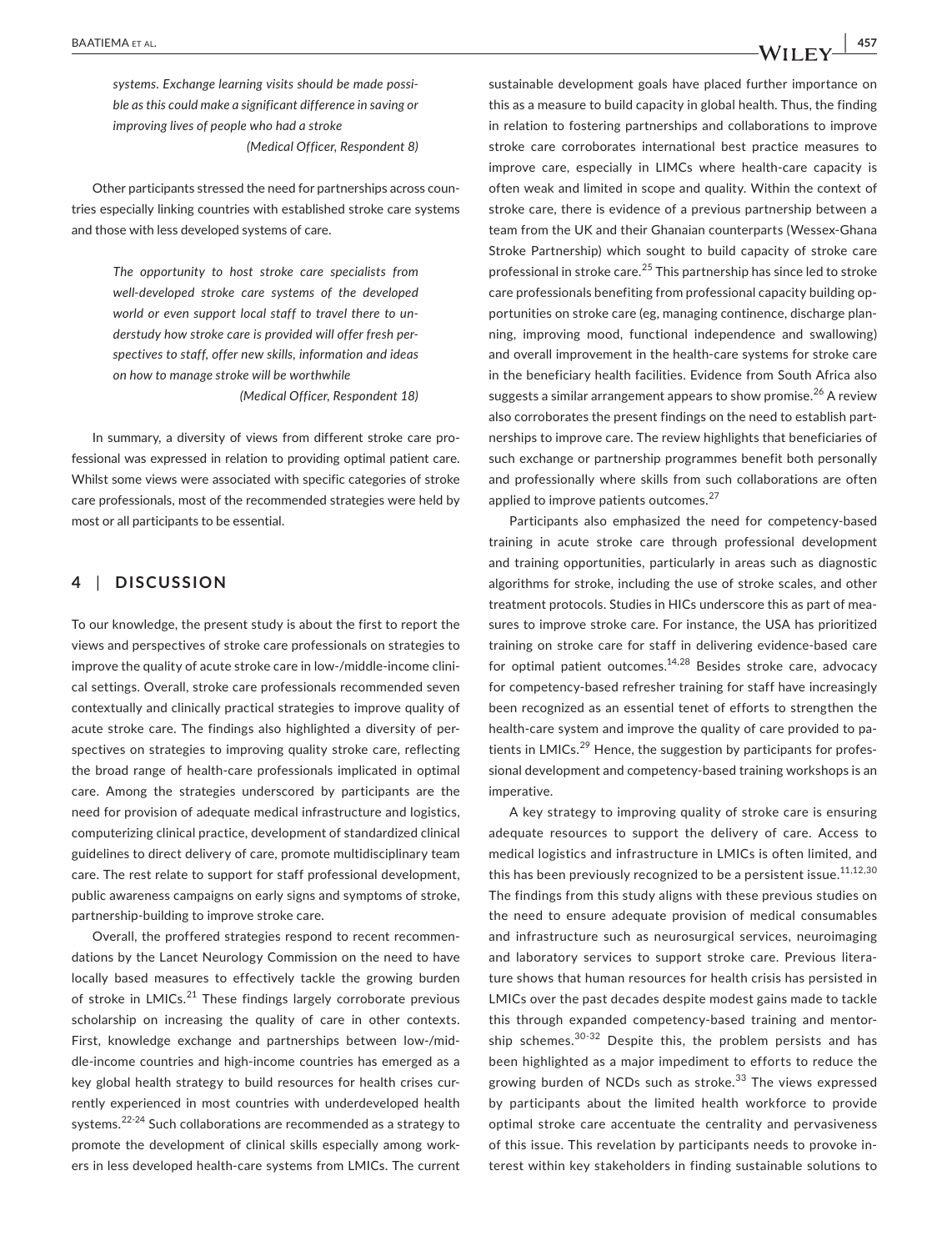**458 |**  BAATIEMA et al.

the problem. Recommendations by participants on the need for adequate human workforce to support stroke care are consistent with similar recommendations in the past.<sup>30,34,35</sup> These are issues which have also been noted in previous studies conducted in HICs,<sup>36</sup> suggesting the global dimension of the problem.

Internationally, experts, consensus statements and stroke care literature have consistently emphasized the need to have a multidisciplinary approach to standardize health care.<sup>13,14,20,37-39</sup> Participants in the present study also expressed similar need. As noted by participants, e-platforms such as WhatsApp can serve as an excellent channel to share information between stroke care professionals. This arrangement could potentially facilitate development of joint care plans for the patients, fosters better and effective communication. Evidence suggests the adoption of multidisciplinary team care for people who had a stroke is still limited in LMICs, $4,11$ notwithstanding some sporadic evidence.<sup>40</sup>

Medical or clinical practice is increasingly becoming digitized following modern technological advancements. As a result, patient clinical information can be stored electronically and retrieved through the same means to support faster clinical decision-making. However, this revolution is more relevant to HICs where health-care systems are well-developed with state-of-the-art medical infrastructure to support digitization.<sup>20,37</sup> In LMICS, this is increasingly encouraged by stroke care researchers <sup>38,39,41</sup> though recent evidence shows uptake is still quite limited.<sup>20</sup> A study from Australia shows digitizing patient clinical data can improve coordination of care and consequently enhances patient outcomes.<sup>42</sup>

Consistent with the findings from this study, the need for stroke awareness campaigns in LMICs is increasingly being advocated by recent studies.43,44 Even among health-care providers in Africa, identifying early stroke symptoms can sometimes be a challenge at the population level.<sup>45</sup> Improving the public's knowledge of stroke risk factors, signs and symptoms of stroke is critical to improving the quality of stroke care. Without organized, coordinated and contextualized approaches to educate the public, the full potential of proven therapies for prevention or acute intervention will not be realized.

#### **4.1** | **Strengths and limitations**

The recruitment of participants in this study targeted only those with key primary responsibility for stroke care, which may have biased the study towards a particular category of participants. However, the observed divergent views on strategies to improve care across the different category of stroke care professionals imply a diverse set of perspectives on the issue. Thus, the inclusion of different stakeholders in the continuum of stroke care is considered a strength of the study. Some study limitations were also observed. Despite the inclusivity of the study participants, the views expressed by participants may not be representative of the full range of views of all stroke care providers and thus should be considered in interpreting the study findings.

# **5** | **CONCLUSION**

In sum, despite growing interest to close the gap between existing knowledge on how to improve quality of stroke care and standard clinical practice, LMICs still lag behind HICs in providing quality and evidence-based stroke for optimal clinical outcomes. The present study revealed potential strategies to improve quality in stroke care delivery based on views from stroke care providers. These findings are relevant to inform and shape policy initiatives to improve quality of stroke care in LMICs. In light of a global search for practical and contextual initiatives to improve uptake of evidence-based stroke care interventions, the recommended strategies to improve stroke care are timely. It is important for policy makers and health managers to consider the recommended strategies in context vis-à-vis the different stroke care providers in developing quality improvement initiatives. Any contrary action could potentially hinder or undermine processes to improve stroke care. To ensure prudent allocation and use of the limited resources for health in LMICs, future research needs to evaluate the effectiveness and feasibility of each of the recommended strategies. Identifying the views of people who had a stroke and carers regarding strategies to improve quality stroke care should also be prioritized in future studies.

#### **ACKNOWLEDGEMENTS**

The authors duly appreciate the support received from the participating hospitals and all study participants.

#### **CONFLICT OF INTEREST**

The authors declare that they have no competing interests.

#### **AUTHORS' CONTRIBUTIONS**

LB, SS and AdGA conceived and designed the study. AdGA. LB, JKG, SA and SSF analysed and interpreted the data. LB drafted the manuscript and later revised after critical feedback from SS, AdGA, SSF, SA, JKG. All authors have reviewed and approved the final manuscript for submission.

#### **ETHICS**

The study protocol obtained and maintained ethical clearance from four institutional review boards (IRB). These comprised the University Human Research Ethics Committee (2015-154H) and the Ghana Health Service Ethical Review Committee on Research Involving Human Subjects (GHS-ERC: 11/07/15). Approval was also sought from the Committee on Human Research Publications and Ethics of the School of Medical Sciences of the Kwame Nkrumah University of Science and Technology and the Komfo Anokye Teaching Hospital (CHRPE/AP/141/16) and the Institutional Review Board of the 37 Military Hospital (37MH-IRB IPN 035/2015). Written consent was obtained from all participants who consented to be interviewed. Written consent was obtained from all participants prior to each interview. Participants were not incentivized or provided with motivational packages for participation. With consent from participants, all interviews were audio-recorded.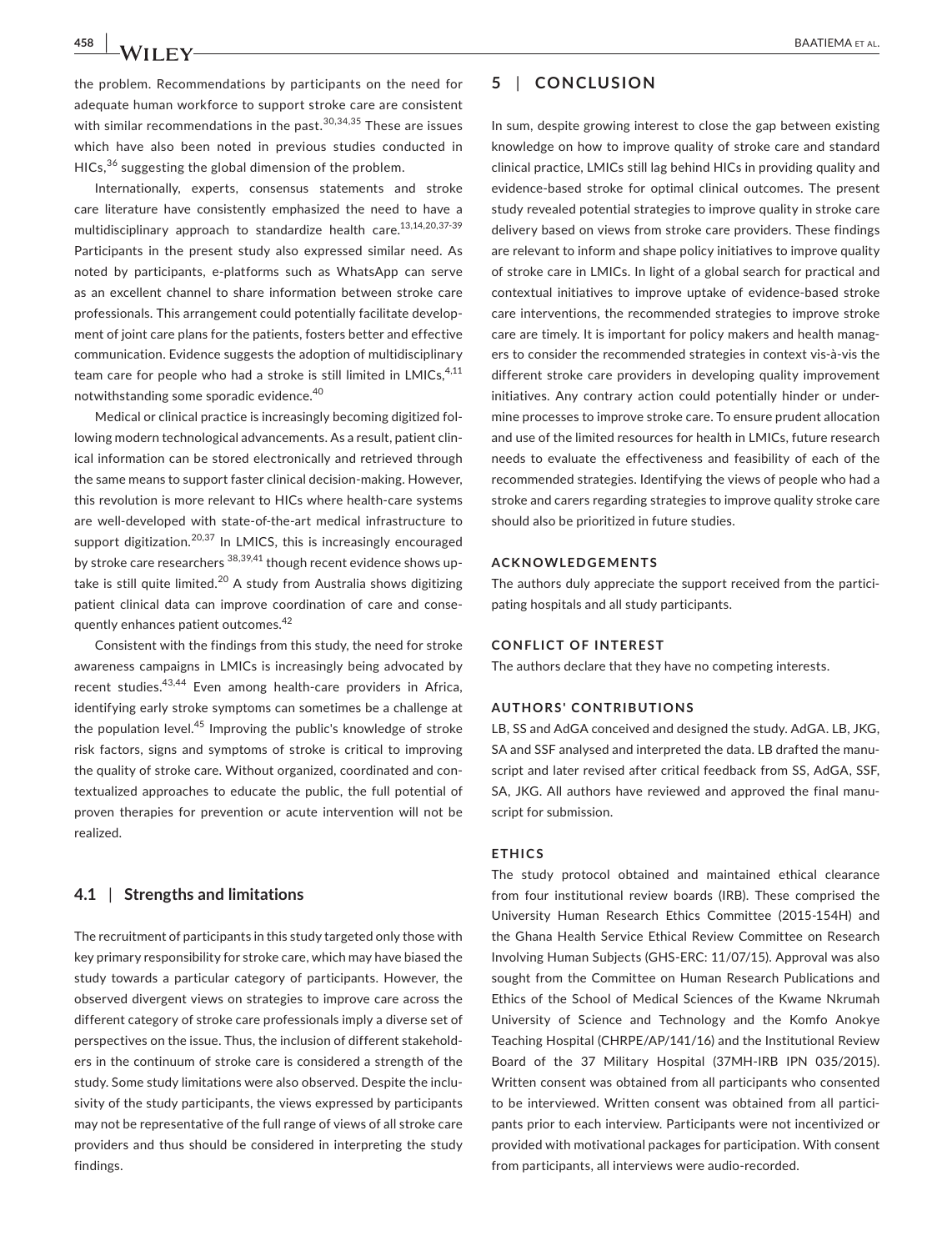# **DATA AVAILABILITY STATEMENT**

The data that support the findings of this study are available on request from the corresponding author. The data are not publicly available due to privacy or ethical restrictions.

#### **ORCID**

*Leonard Baatiema* <https://orcid.org/0000-0003-3286-6565>

# **REFERENCES**

- 1. Kruk ME, Gage AD, Arsenault C, et al. High-quality health systems in the Sustainable Development Goals era: time for a revolution. *Lancet Glob Heal*. 2018;6(11):e1196-e1252.
- 2. National Academies of Sciences and Medicine E. *Crossing the Global Quality Chasm: Improving Health Care Worldwide*. Washington, DC: National Academies Press; 2018.
- 3. Baatiema L, Chan CKY, Sav A, Somerset S. Interventions for acute stroke management in Africa: a systematic review of the evidence. *Systematic Rev*. 2017;6(1):213.
- 4. Akinyemi RO, Adeniji OA. Stroke care services in Africa: a systematic review. *J Stroke Med*. 2018;1(1):55-64.
- 5. Baatiema L, Otim M, Mnatzaganian G, Aikins AD-G, Coombes J, Somerset S. Towards best practice in acute stroke care in Ghana: A survey of hospital services. *BMC Health Serv Res*. 2017;17(1):108.
- 6. Coulibaly D, Bassong Y, Mbonda P, Toure K, Diop AG, Ndiaye MM. Is thrombolysis/INS; realizable at the Department of Neurology, Fann Teaching Hospital, Dakar-Senegal? *J Neurol Sci*. 2013;333:e235.
- 7. Ossou-Nguiet PM, Otiobanda GF, Mawandza P, et al. Accessibility to rt-PA in Sub-Saharan Africa, Congolese stroke unit experience: Call for an urgent action. *Int J Stroke*. 2016;11(2):NP30-NP31.
- 8. Langhorne P, O'Donnell MJ, Chin SL, et al. Practice patterns and outcomes after stroke across countries at different economic levels (INTERSTROKE): an international observational study. *Lancet* 2018;391(10134):2019-2027.
- 9. Pandian JD, William AG, Kate MP, et al. Strategies to Improve Stroke Care Services in Low- and Middle-Income Countries: A Systematic Review. *Neuroepidemiology*. 2017;49(1–2):45-61.
- 10. Urimubenshi G, Cadilhac DA, Kagwiza JN, Wu O, Langhorne P. Stroke care in Africa: a systematic review of the literature. *Int J Stroke*. 2018;13(8):797-805.
- 11. Pandian JD, William AG, Kate MP, et al. Strategies to improve stroke care services in low-and middle-income countries: a systematic review. *Neuroepidemiology*. 2017;49(1–2):45-61.
- 12. Brainin M, Teuschl Y, Kalra L. Acute treatment and long-term management of stroke in developing countries. *Lancet Neurol*. 2007;6(6):553-561.
- 13. Lindsay P, Furie KL, Davis SM, Donnan GA, Norrving B. World Stroke Organization Global Stroke Services Guidelines and ActionPlan. *Int J Stroke*. 2014;9(SA100):4-13.
- 14. Rosamond W, Johnson A, Bennett P, et al. Monitoring and improving acute stroke care. *NC Med J*. 2012;73(6):494-498.
- 15. Stein J. Adopting new technologies in stroke rehabilitation: the influence of the US health care system. *Eur J Phys Rehabil Med*. 2009;45(2):255-258.
- 16. Purvis T, Moss K, Denisenko S, Bladin C, Cadilhac DA. Implementation of evidence-based stroke care: enablers, barriers, and the role of facilitators. *J Multidiscip Healthc*. 2014;7:389.
- 17. Tong A, Sainsbury P, Craig J. Consolidated criteria for reporting qualitative research (COREQ): a 32-item checklist for interviews and focus groups. *Int J Qual Heal Care*. 2007;19(6):349-357.
- 18. Braun V, Clarke V. Using thematic analysis in psychology. *Qual Res Psychol*. 2006;3(2):77-101.
- 19. Corbin JM, Strauss A. Grounded theory research: procedures, canons, and evaluative criteria. *Qual Sociol*. 1990;13(1):3-21.
- 20. Cadilhac DA, Kim J, Lannin NA, et al. National stroke registries for monitoring and improving the quality of hospital care: a systematic review. *Int J Stroke*. 2016;11(1):28-40.
- 21. Owolabi M, Johnson W, Khan T, Feigin V. Effectively combating stroke in low-and middle-income countries: placing proof in pragmatism the Lancet neurology commission. *J Stroke Med*. 2018;1(1):65-67.
- 22. Kelly E, Doyle V, Weakliam D, Schönemann Y. A rapid evidence review on the effectiveness of institutional health partnerships. *Global Health*. 2015;11(1):1-10.
- 23. Jones FAE, Knights DPH, Sinclair VFE, Baraitser P. Do health partnerships with organisations in lower income countries benefit the UK partner? A review of the literature. *Global Health.* 2013;9:1-10.
- 24. Syed SB, Dadwal V, Rutter P, et al. Developed-developing country partnerships: benefits to developed countries. *BMC Proc*.  $2012.5:1-10$
- 25. Morris K. Collaboration works to improve stroke outcomes in Ghana. *Lancet*. 2011;377(9778):1639-1640.
- 26. Burton A. South Africa: stroke units out of the blue. *Lancet Neurol*. 2016;15(4):359-360.
- 27. Bridgwood B, Park J, Hawcroft C, Kay N, Tang E. International exchanges in primary care—learning from thy neighbour. *Fam Pract*. 2017;35(3):247-252.
- 28. Rose KM, Rosamond WD, Huston SL, Murphy CV, Tegeler CH. Predictors of time from hospital arrival to initial brain-imaging among suspected stroke patients: the North Carolina Collaborative Stroke Registry. *Stroke*. 2008;39(12):3262-3267.
- 29. Lee ES, Vedanthan R, Jeemon P, et al. Quality improvement for cardiovascular disease care in low-and middle-income countries: a systematic review. *PLoS ONE*. 2016;11(6):e0157036.
- 30. Bangdiwala SI, Fonn S, Okoye O, Tollman S. Workforce resources for health in developing countries. *Public Health Rev*. 2010;32(1):296.
- 31. Liese B, Blanchet N, Dussault G. Background paper: the human resource crisis in health services in sub-Saharan Africa. Washington, DC World Bank. 2003.
- 32. Sanders DM, Todd C, Chopra M. Confronting Africa's health crisis: more of the same will not be enough. *BMJ*. 2005;331(7519):755-758.
- 33. Daar AS, Singer PA, Leah Persad D, et al. Grand challenges in chronic non-communicable diseases. *Nature*. 2007;450(November):20-22.
- 34. Ross AJ, Couper ID. RURAL SCHOLARSHIP SCHEMES A solution to the human resource crisis in rural district hospitals? *South African Fam Pract*. 2004;46(1):5-6.
- 35. Tsolekile LP, Abrahams-Gessel S, Puoane T. Healthcare professional shortage and task-shifting to prevent cardiovascular disease: implications for low-and middle-income countries. *Curr Cardiol Rep*. 2015;17(12):115.
- 36. Baatiema L, Otim ME, Mnatzaganian G, de-Graft Aikins A, Coombes J, Somerset S. Health professionals' views on the barriers and enablers to evidence-based practice for acute stroke care: a systematic review. *Implement Sci*. 2017;12(1):74.
- 37. Cadilhac DA, Andrew NE, Lannin NA, et al. Quality of acute care and long-term quality of life and survival: the Australian Stroke Clinical Registry. *Stroke*. 2017;48(4):1026-1032.
- 38. Sarfo FS, Adamu S, Awuah D, Sarfo-Kantanka O, Ovbiagele B Potential role of tele-rehabilitation to address barriers to implementation of physical therapy among West African stroke survivors: A cross-sectional survey. *J Neurol Sci*. 2017;381:203-208.
- 39. Sarfo FS, Ulasavets U, Opare-Sem OK, Ovbiagele B. Telerehabilitation after stroke: an updated systematic review of the literature. *J Stroke Cerebrovasc Dis*. 2018;27:2306-2318.
- 40. de Villiers L, Kalula SZ, Burch VC. Does multidisciplinary stroke care improve outcome in a secondary-level hospital in South Africa? *Int J Stroke*. 2009;4(2):89-93.